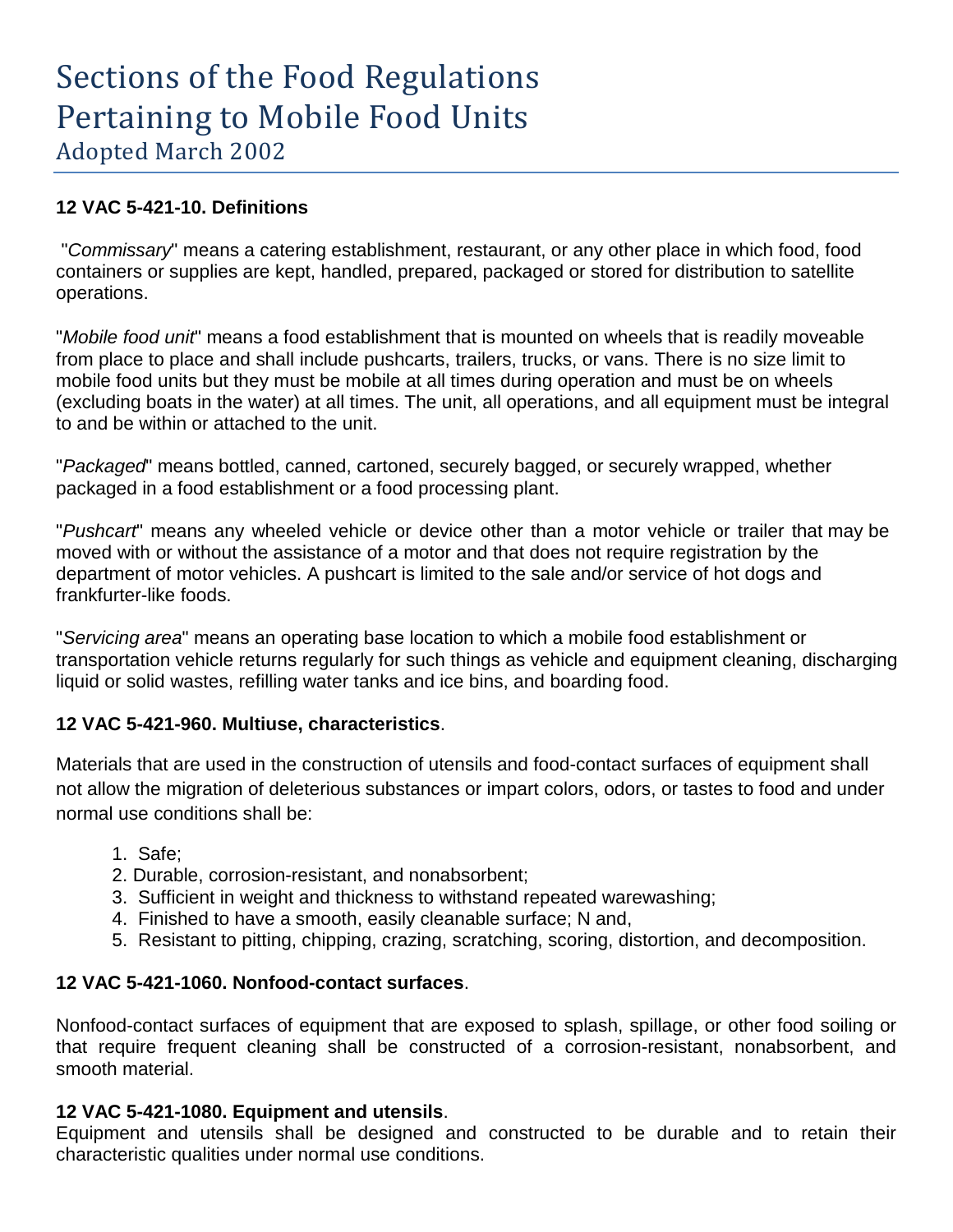# **12 VAC 5-421-1100. Food-contact surfaces; cleanability.**

Multiuse food-contact surfaces shall be:

- 1. Smooth;
- 2. Free of breaks, open seams, cracks, chips, pits, and similar imperfections;
- 3. Free of sharp internal angles, corners, and crevices;
- 4. Finished to have smooth welds and joints; and
- 5. Accessible for cleaning and inspection by one of the following methods:
- a. Without being disassembled,
- b. By disassembling without the use of tools, or

c. By easy disassembling with the use of handheld tools commonly available to maintenance and cleaning personnel such as screwdrivers, pliers, open-end wrenches, and Allen wrenches.

# **12 VAC 5-421-1120. "V" threads; use limitation**.

"V" type threads shall not be used on food-contact surfaces. This section does not apply to hot oil cooking or filtering equipment.

# **12 VAC 5-421-1130. Hot oil filtering equipment.**

Hot oil filtering equipment shall meet the characteristics specified under 12 VAC 5-421-1100 or 12 VAC 5-421-1110 and shall be readily accessible for filter replacement and cleaning of the filter.

# **12 VAC 5-421-1150. Nonfood-contact surfaces.**

Nonfood-contact surfaces shall be free of unnecessary ledges, projections, and crevices, and designed and constructed to allow easy cleaning and to facilitate maintenance.

# **12 VAC 5-421-1170. Ventilation hood systems; filters.**

Filters or other grease extracting equipment shall be designed to be readily removable for cleaning and replacement if not designed to be cleaned in place.

# **12 VAC 5-421-1210. Ventilation hood systems, drip prevention**.

Exhaust ventilation hood systems in food preparation and warewashing areas including components such as hoods, fans, guards, and ducting shall be designed to prevent grease or condensation from draining or dripping onto food, equipment, utensils, linens, and single-service and single-use articles.

# **12 VAC 5-421-1230. Dispensing equipment, protection of equipment and food.**

In equipment that dispenses or vends liquid food or ice in unpackaged form:

1. The delivery tube, chute, orifice, and splash surfaces directly above the container receiving the food shall be designed in a manner, such as with barriers, baffles, or drip aprons, so that drips from condensation and splash are diverted from the opening of the container receiving the food;

2. The delivery tube, chute, and orifice shall be protected from manual contact such as by being recessed;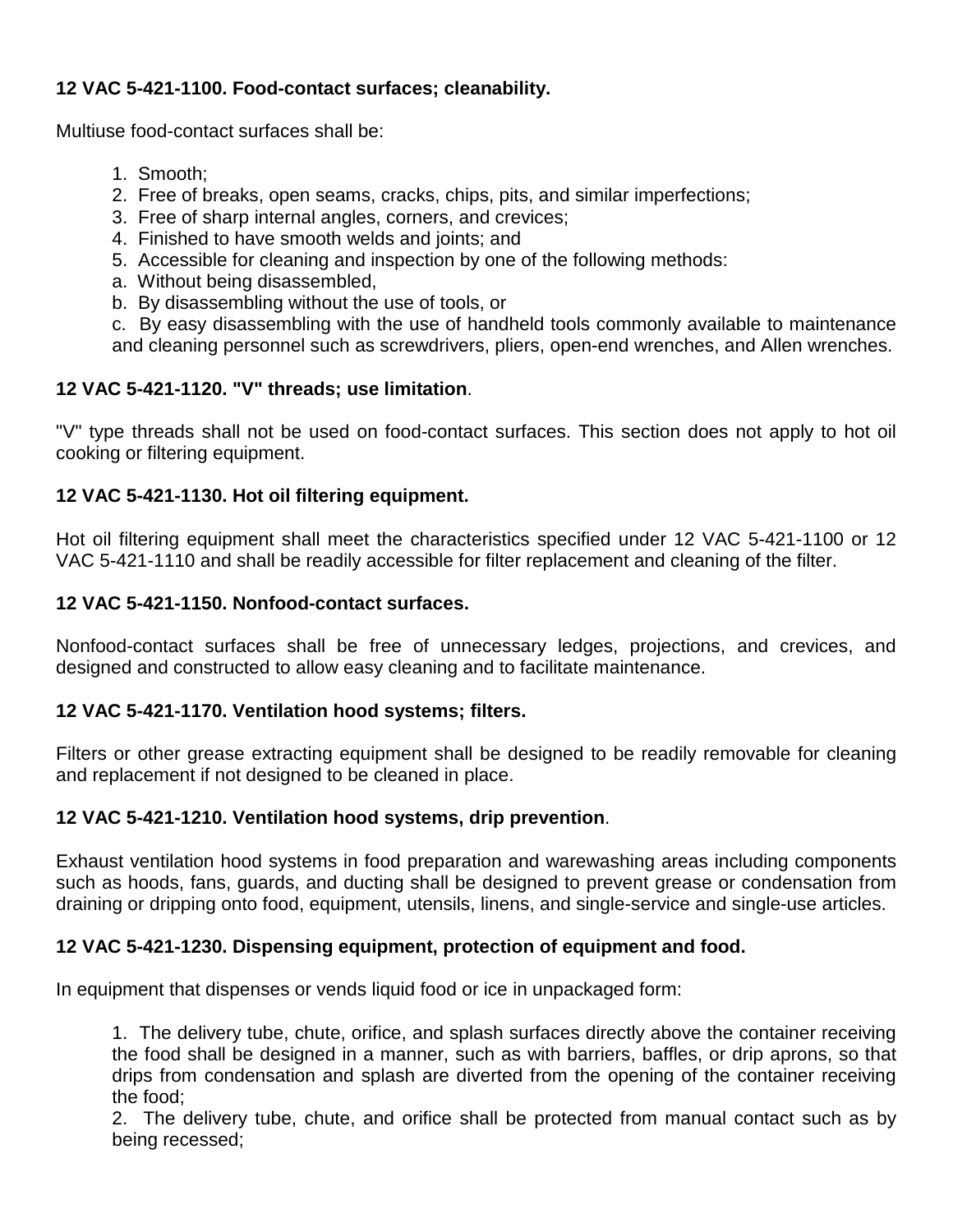# **12 VAC 5-421-1250. Bearings and gear boxes, leakproof.**

Equipment containing bearings and gears that require lubricants shall be designed and constructed so that the lubricant can not leak, drip, or be forced into food or onto food-contact surfaces.

# **12 VAC 5-421-1260. Beverage tubing, separation.**

Except for cold plates that are constructed integrally with an ice storage bin, beverage tubing and cold-plate beverage cooling devices may not be installed in contact with stored ice.

# **12 VAC 5-421-1270. Ice units, separation of drains.**

Liquid waste drain lines shall not pass through an ice machine or ice storage bin.

# **12 VAC 5-421-1280. Condenser unit, separation.**

If a condenser unit is an integral component of equipment, the condenser unit shall be separated from the food and food storage space by a dustproof barrier.

# **12 VAC 5-421-1390. Warewashing sinks and drainboards, self-draining.**

Sinks and drainboards of warewashing sinks and machines shall be self-draining.

# **12 VAC 5-421-1450. Cooling, heating, and holding capacities.**

Equipment for cooling and heating food, and holding cold and hot food, shall be sufficient in number and capacity and capable of providing food temperatures as specified under Part III.

# **12 VAC 5-421-1460. Manual warewashing, sink compartment requirements.**

A. Except as specified in subsection C of this section, a sink with at least three compartments shall be provided for manually washing, rinsing, and sanitizing equipment and utensils.

B. Sink compartments shall be large enough to accommodate immersion of the largest equipment and utensils. If equipment or utensils are too large for the warewashing sink, a warewashing machine or alternative equipment as specified in subsection C of this section shall be used.

# **12 VAC 5-421-1470. Drainboards**.

Drainboards, utensil racks, or tables large enough to accommodate all soiled and cleaned items that may accumulate during hours of operation shall be provided for necessary utensil holding before cleaning and after sanitizing.

# **12 VAC 5-421-1480. Ventilation hood systems, adequacy.**

Ventilation hood systems and devices shall be sufficient in number and capacity to prevent grease or condensation from collecting on walls and ceilings.

# **12 VAC 5-421-1550. Fixed equipment, spacing or sealing.**

A. Equipment that is fixed because it is not easily movable shall be installed so that it is: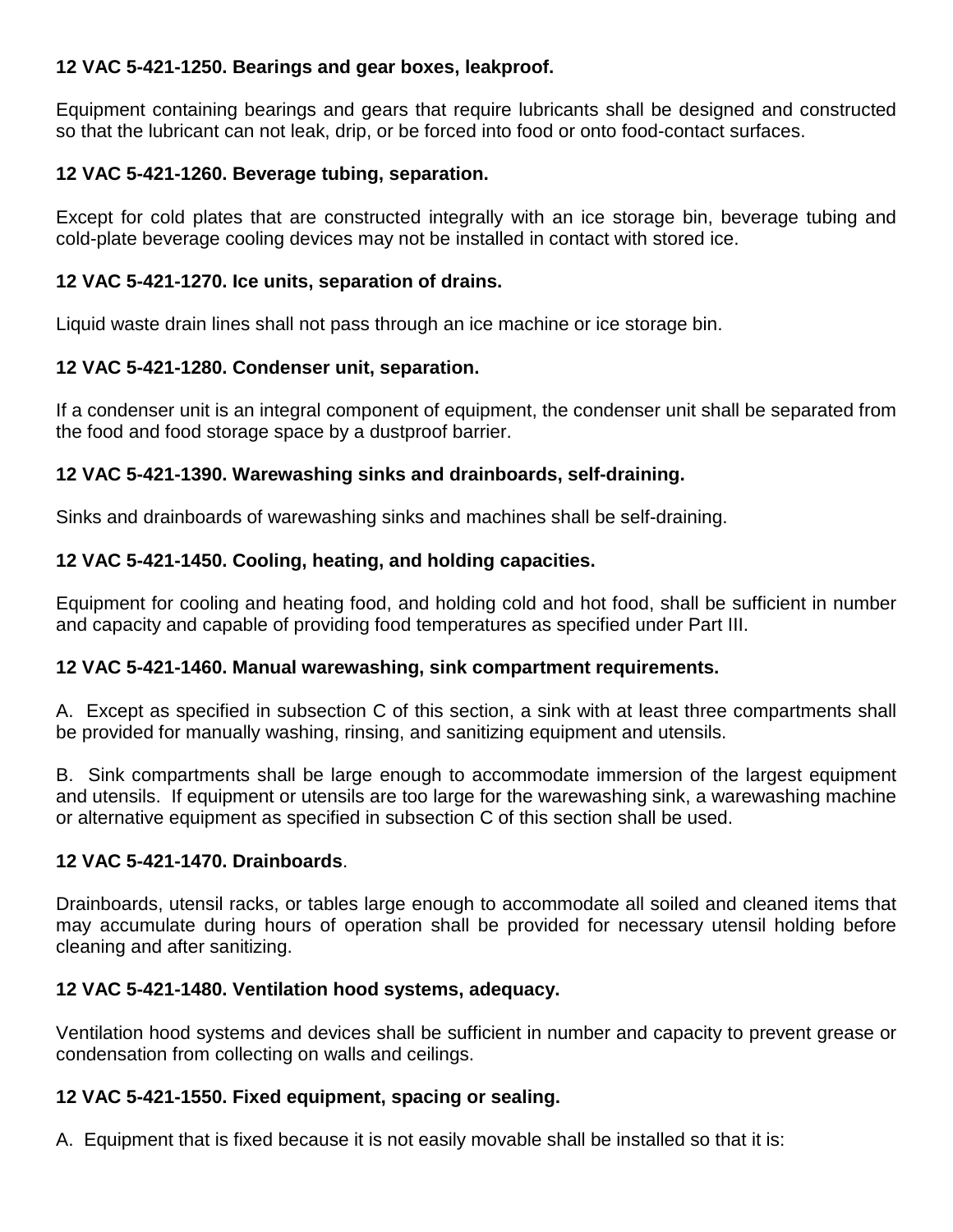- 1. Spaced to allow access for cleaning along the sides, behind, and above the equipment;
- 2. Spaced from adjoining equipment, walls, and ceilings a distance of not more than 1/32 inch or 1 millimeter; or
- 3. Sealed to adjoining equipment or walls, if the equipment is exposed to spillage or seepage.

B. Counter-mounted equipment that is not easily movable shall be installed to allow cleaning of the equipment and areas underneath and around the equipment by being:

- 1. Sealed to the table; or
- 2. Elevated on legs as specified under 12 VAC 5-421-1560 D.

#### **12 VAC 5-421-1560. Fixed equipment, elevation or sealing**.

E. The clearance space between the table and counter-mounted equipment may be:

1. 3 inches (7.5 centimeters) if the horizontal distance of the table top under the equipment is no more than 20 inches (50 centimeters) from the point of access for cleaning; or 2. 2 inches (5 centimeters) if the horizontal distance of the table top under the equipment is no more than 3 inches (7.5 centimeters) from the point of access for cleaning.

#### **12 VAC 5-421-1590. Microwave ovens.**

Microwave ovens shall meet the safety standards specified in 21 CFR 1030.10.

#### **12 VAC 5-421-2120. Capacity.**

A. The water source and system shall be of sufficient capacity to meet the water demands of the food establishment.

B. Hot water generation and distribution systems shall be sufficient to meet the peak hot water demands throughout the food establishment

#### **12 VAC 5-421-2160. Alternative water supply.**

Water meeting the requirements specified under 12 VAC 5-421-2050 through 12 VAC 5-

421-2130 shall be made available for a mobile facility, for a temporary food establishment without a permanent water supply, and for a food establishment with a temporary interruption of its water supply through:

- 1. A supply of containers of commercially bottled drinking water;
- 2. One or more closed portable water containers;
- 3. An enclosed vehicular water tank;
- 4. An on-premises water storage tank; or
- 5. Piping, tubing, or hoses connected to an adjacent approved source.

#### **12 VAC 5-421-2230. Handwashing sinks, numbers, and capacities**.

A. Except as specified in subsection B of this section, at least one handwashing sink, or the number of handwashing sinks necessary for their convenient use by employees in areas specified under 12 VAC 5-421-2280, and not fewer than the number of handwashing sinks required by law shall be provided.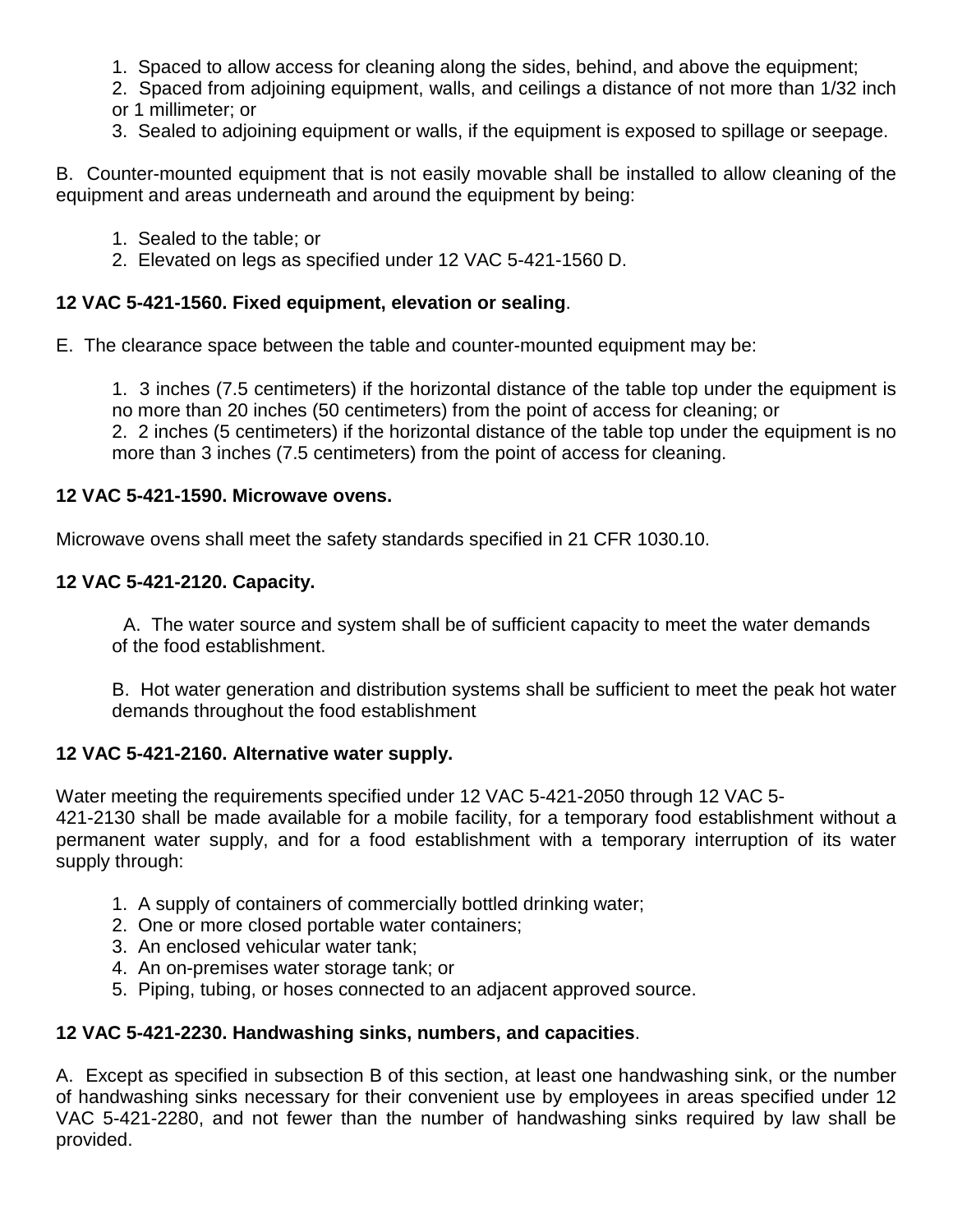# **12 VAC 5-421-2360. Approved materials.**

Materials that are used in the construction of a mobile water tank, mobile food establishment water tank, and appurtenances shall be:

- 1. Safe;
- 2. Durable, corrosion resistant, and nonabsorbent; and
- 3. Finished to have a smooth, easily cleanable surface.

# **12 VAC 5-421-2370. Enclosed system, sloped to drain.**

A mobile water tank shall be:

- 1. Enclosed from the filling inlet to the discharge outlet; and
- 2. Sloped to an outlet that allows complete drainage of the tank.

# **12 VAC 5-421-2380. Inspection and cleaning port, protected and secured.**

If a water tank is designed with an access port for inspection and cleaning, the opening shall be in the top of the tank and:

- 1. Flanged upward at least one-half inch (13 mm); and
- 2. Equipped with a port cover assembly that is:
	- a. Provided with a gasket and a device for securing the cover in place, and
	- b. Flanged to overlap the opening and sloped to drain

#### . **12 VAC 5-421-2390. "V" type threads, use limitation**.

A fitting with "V" type threads on a water tank inlet or outlet shall be allowed only when a hose is permanently attached.

# **12 VAC 5-421-2400. Tank vent, protected**.

If provided, a water tank vent shall terminate in a downward direction and shall be covered with:

1. 16 mesh to 1-inch (16 mesh to 25.4 mm) screen or equivalent when the vent is in a protected area; or

2. A protective filter when the vent is in an area that is not protected from windblown dirt and debris.

# **12 VAC 5-421-2410. Inlet and outlet, sloped to drain.**

A. A water tank and its inlet and outlet shall be sloped to drain.

B. A water tank inlet shall be positioned so that it is protected from contaminants such as waste discharge, road dust, oil, or grease.

- 1. Safe;
- 2. Durable, corrosion resistant, and nonabsorbent;
- 3. Resistant to pitting, chipping, crazing, scratching, scoring, distortion, and decomposition;
- 4. Finished with a smooth interior surface; and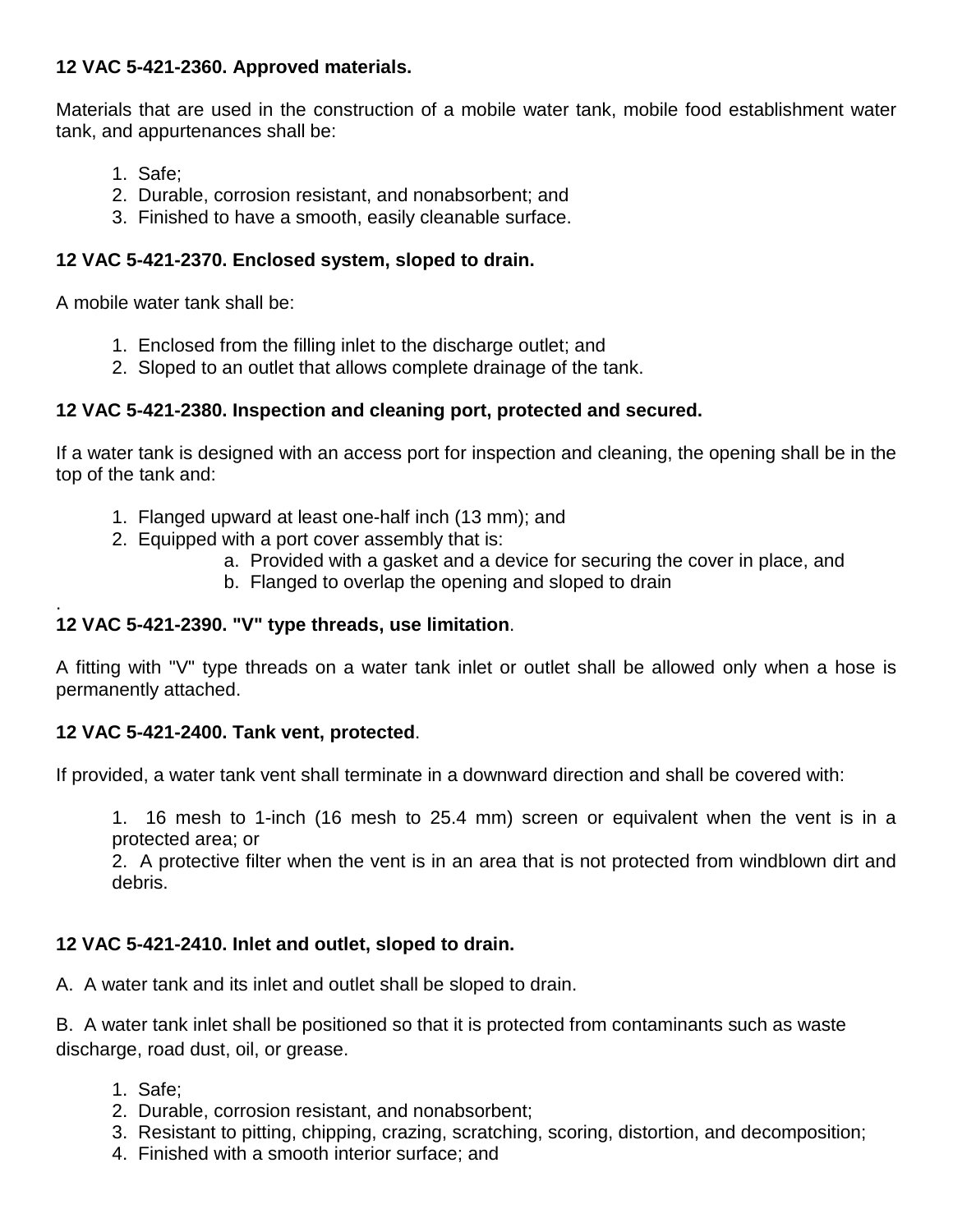5. Clearly and durably identified as to its use if not permanently attached.

### **12 VAC 5-421-2430. Filter, compressed air**.

A filter that does not pass oil or oil vapors shall be installed in the air supply line between the compressor and drinking water system when compressed air is used to pressurize the water tank system.

#### **12 VAC 5-421-2440. Protective cover or device**.

A cap and keeper chain, closed cabinet, closed storage tube, or other approved protective cover or device shall be provided for a water inlet, outlet, and hose.

### **12 VAC 5-421-2450. Mobile food establishment tank inlet.**

A mobile food establishment's water tank inlet shall be:

1. Three-fourths inch (19.1 mm) in inner diameter or less; and

2. Provided with a hose connection of a size or type that will prevent its use for any other service.

# **12 VAC 5-421-2460. System flushing and disinfection.**

A water tank, pump, and hoses shall be flushed and sanitized before being placed in service after construction, repair, modification, and periods of nonuse.

### **12 VAC 5-421-2470. Using a pump and hoses, backflow prevention**.

A person shall operate a water tank, pump, and hoses so that backflow and other contamination of the water supply are prevented.

# **12 VAC 5-421-2480. Protecting inlet, outlet, and hose fitting**.

If not in use, a water tank and hose inlet and outlet fitting shall be protected using a cover or device as specified under 12 VAC 5-421-2440.

12 VAC 5-421-2490. Tank, pump, and hoses, dedication.

A. Except as specified in subsection B of this section, a water tank, pump, and hoses used for conveying drinking water shall be used for no other purpose.

B. Water tanks, pumps, and hoses approved for liquid foods may be used for conveying drinking water if they are cleaned and sanitized before they are used to convey water.

# **12 VAC 5-421-2490. Tank, pump, and hoses, dedication**.

A. Except as specified in subsection B of this section, a water tank, pump, and hoses used for conveying drinking water shall be used for no other purposes.

B. Water tanks, pumps, and hoses approved for liquid foods may be used for conveying drinking water if they are cleaned and sanitized before they are used to convey water.

# **12 VAC 5-421-2500. Mobile holding tank capacity and drainage**.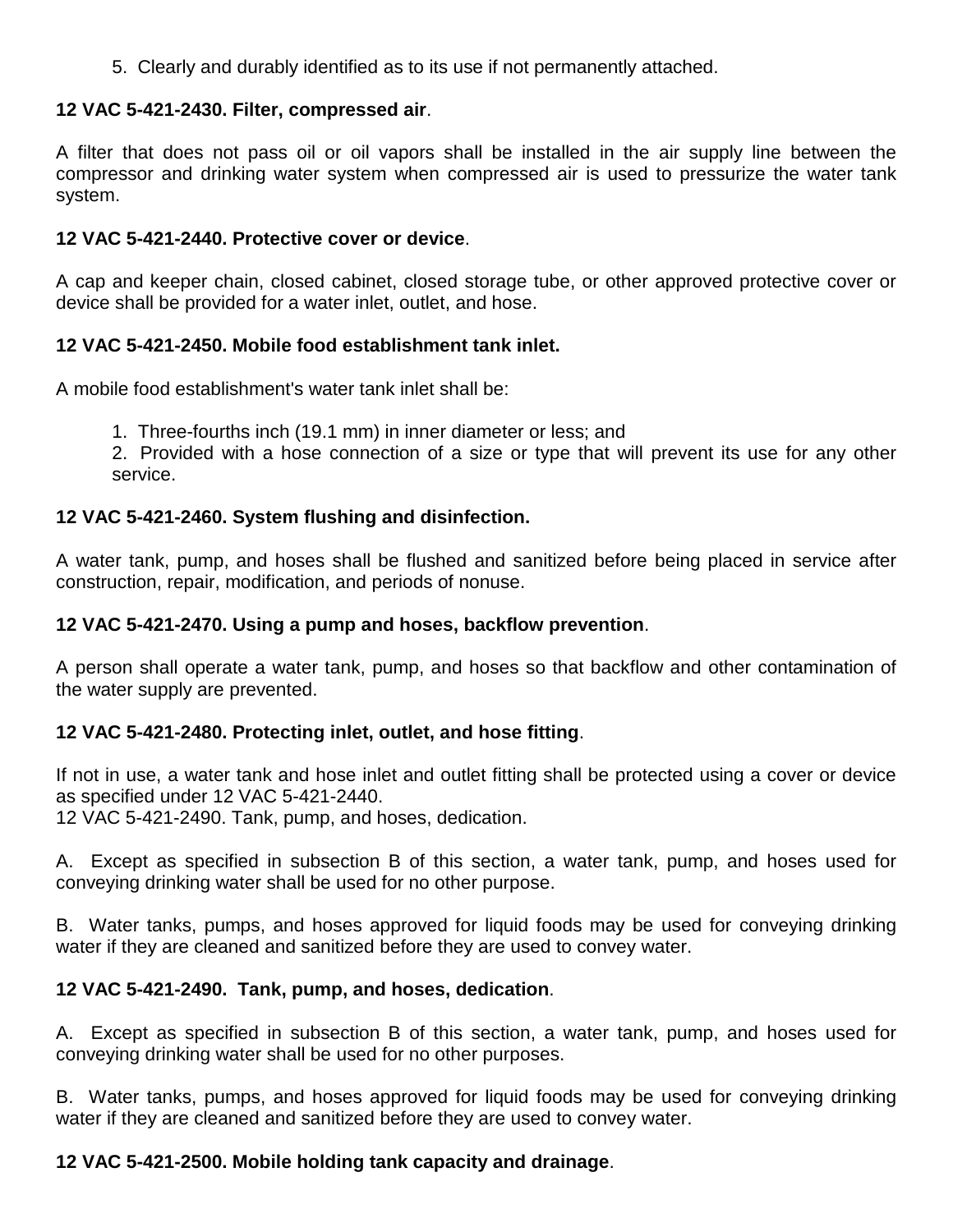A sewage holding tank in a mobile food establishment shall be:

1. Sized 15% larger in capacity than the water supply tank; and

2. Sloped to a drain that is 1 inch (25 mm) in inner diameter or greater, equipped with a shutoff valve.

### **12 VAC 5-421-2520. Backflow prevention**.

A. Except as specified in subsections B, C, and D of this section, a direct connection may not exist between the sewage system and a drain originating from equipment in which food, portable equipment, or utensils are placed.

B. Subsection A of this section does not apply to floor drains that originate in refrigerated spaces that are constructed as an integral part of the building.

### **12 VAC 5-421-2540. Conveying sewage**.

Sewage shall be conveyed to the point of disposal through an approved sanitary sewage system or other system, including use of sewage transport vehicles, waste retention tanks, pumps, pipes, hoses, and connections that are constructed, maintained, and operated according to law.

### **12 VAC 5-421-2550. Removing mobile food establishment wastes.**

Sewage and other liquid wastes shall be removed from a mobile food establishment at an approved waste servicing area or by a sewage transport vehicle in such a way that a public health hazard or nuisance is not created.

#### **12 VAC 5-421-2560. Flushing a waste retention tank**.

A tank for liquid waste retention shall be thoroughly flushed and drained in a sanitary manner during the servicing operation.

#### **12 VAC 5-421-2790. Indoor areas; surface characteristics**.

A. Except as specified in subsection B of this section, materials for indoor floor, wall, and ceiling surfaces under conditions of normal use shall be:

1. Smooth, durable, and easily cleanable for areas where food establishment operations are conducted;

2. Closely woven and easily cleanable carpet for carpeted areas; and

3. Nonabsorbent for areas subject to moisture such as food preparation areas, walk-in refrigerators, warewashing areas, toilet rooms, mobile food establishment servicing areas, and areas subject to flushing or spray cleaning methods.

#### **12 VAC 5-421-2800. Outdoor areas; surface characteristics**.

A. The outdoor walking and driving areas shall be surfaced with concrete, asphalt, or gravel or other materials that have been effectively treated to minimize dust, facilitate maintenance, and prevent muddy conditions.